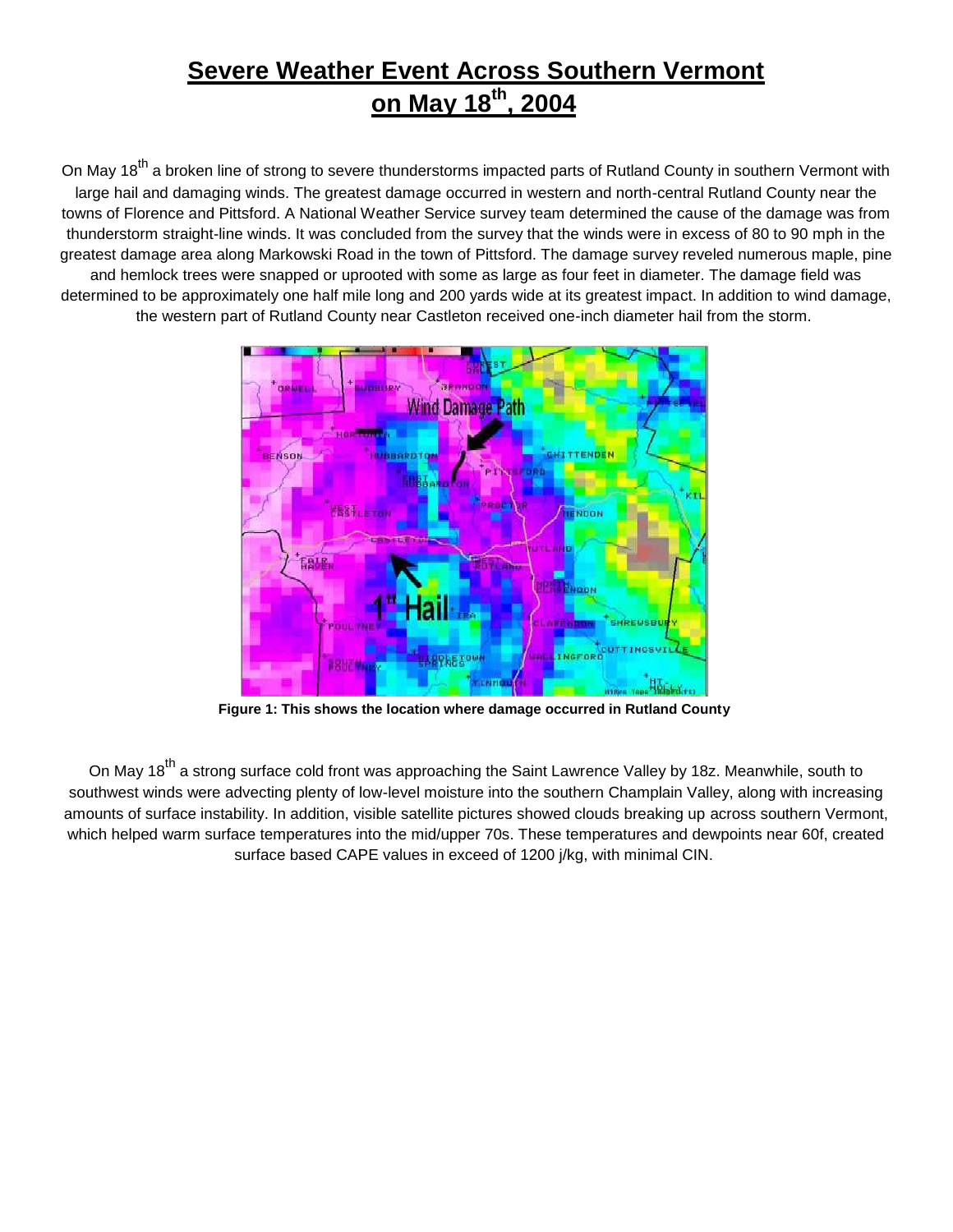

**Figure 2: Shows Visible Satellite and Surface Obs**

The synoptic features that were present on May 18<sup>th</sup> included a strong surface low pressure and associated cold front. The surface low pressure tracked from the central Great Lakes into southern Canada, while the cold front was near the Saint Lawrence valley by 18z and through most of Vermont and New York by 00z on May 19<sup>th</sup>. The combination of strong low-level convergence with the front and favorable dual 250mb jet structure helped to enhance mid level lift and upper level divergence across our county warning area. Figure 3 below shows our forecast area under the right rear quadrant of a departing 250mb jet maximum over southern Canada with another jet couplet approaching our western zones from the northern Great Lakes



**Figure 3: Shows the RUC analysis of the 250mb dual jet structure**

At 500mb a fast west to east zonal flow was present with numerous embedded vorticity maximums. These features also helped to enhance lift across our forecast during the afternoon of May 18<sup>th</sup>. Figure 4 shows the RUC 500mb height analysis and position/ strengthen of vorticity maximum over the Eastern United States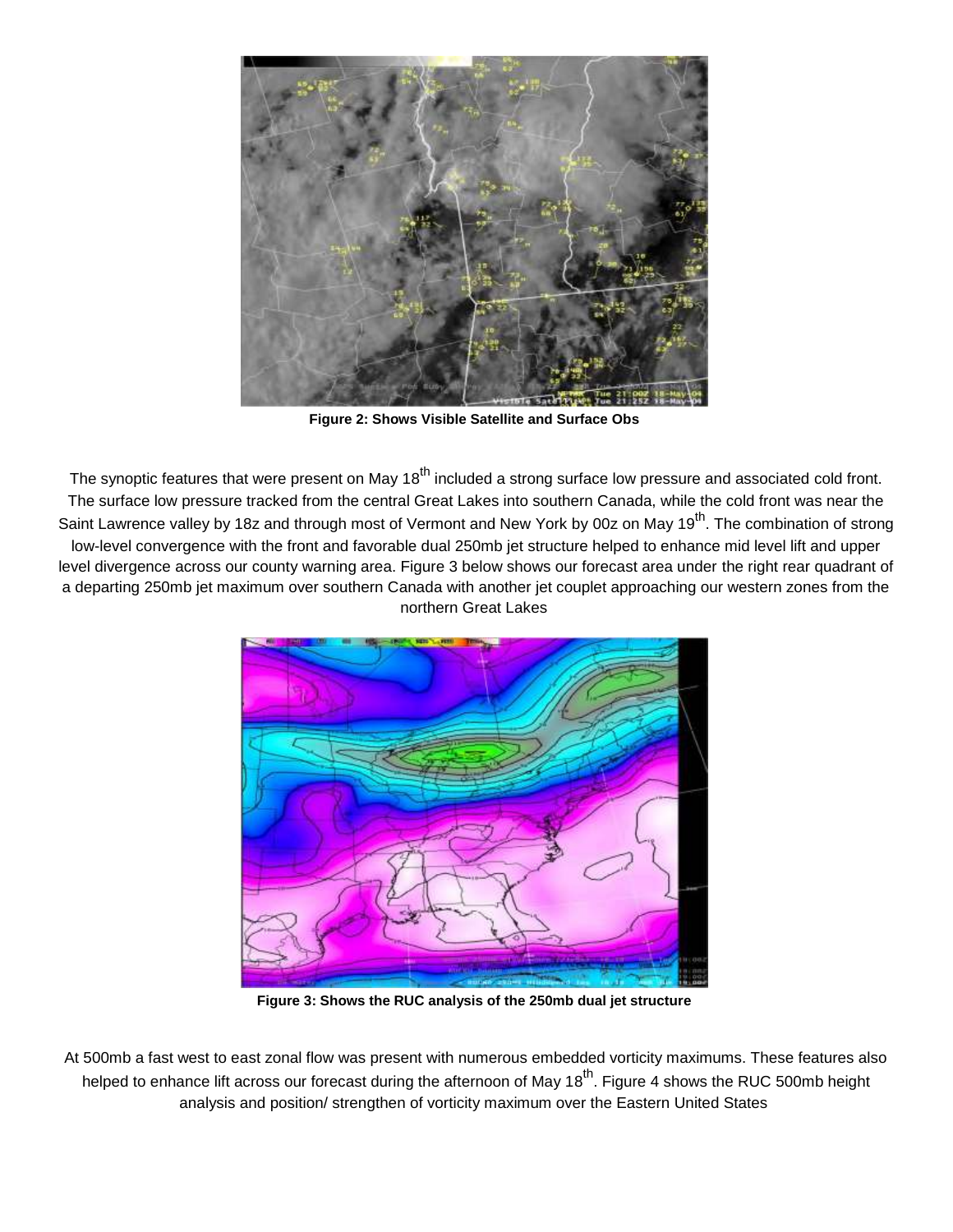

**Figure 4: Shows water vapor display, along with RUC 500mb height/vort analysis**

Given the amount of cloud cover and limited surface heating with temperatures only in the 70s, the low level instability was marginal for severe thunderstorm development. Helping with the instability was very high dewpoints across the region, mainly in the lower to mid 60s, along with some breaks across the Champlain Valley. These breaks were associated with low-level down-sloping flow across the Adirondack Mountains over northern New York. The four panels below show the 18z Meso-Eta analysis of Cape, CIN, Lifted Index, and Showalter Index. Models showed an axis of greater instability across the southern Champlain valley with Cape values near 1200 J/KG and LI's near -4.



**Figure 5: Shows Stability parameters**

The low-level shear parameters were enhanced across the region because of southerly winds at 10 to 20 knots funneling up the Champlain Valley. Meanwhile, winds at 850mb were from the Southwest at 20 to 30 knots. These parameters helped to provide the system with favorable low-level winds for organized convection to develop. The four panel below shows: 0-3km helicity values, VGP, Bulk Richardson Number, and BRN Shear values. Helicity values were greater than 200(m^2/S^2), along with a VPG axis of 0.20. These numbers, along with BRH Shear values around 80 supported the development of isolated super-cells across the region.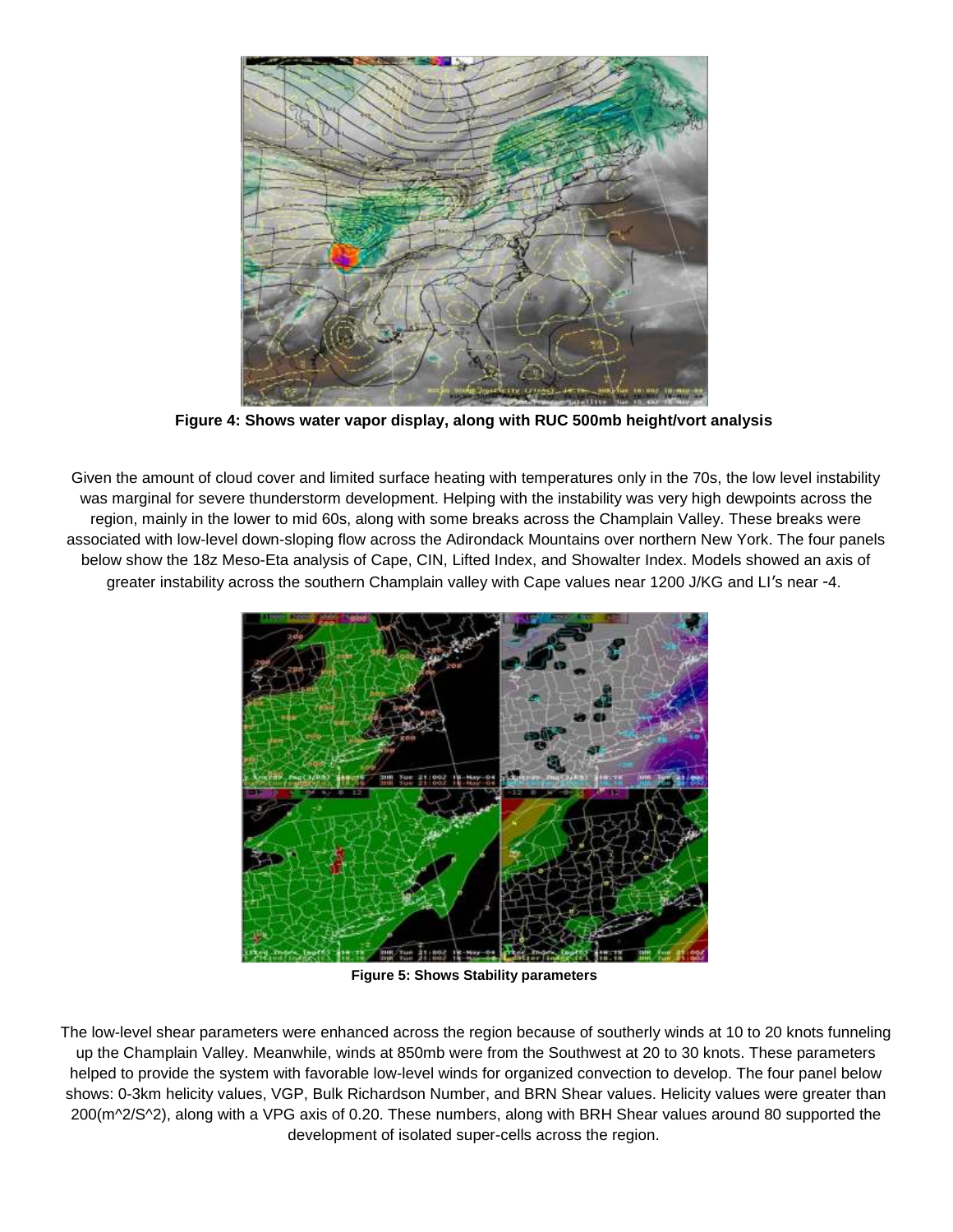

**Figure 6: Shows Meso-Eta analysis of shear parameters**

The radar display at 2056z on May 18<sup>th</sup> showed a bow like structure to the echoes across north-central Rutland County. This was very close to the time wind damage was reported in the area. Also, note the comma head structure to the echoes near the town of Chittenden. Finally, large hail was reported with the strong cells from Fair Haven to Castleton, which had 65 DBZ returns in the lowest two elevation angles, extending up to approximately 10000 ft above ground.



**Figure 7: Shows 8-bit reflectivity in the lowest four elevations scans**

The velocity display at 2056z on May 18<sup>th</sup> showed strong rear inflow jet of greater than 50 knots across northern Rutland County associated with the bow-echo. This was depicted on the lowest elevation scan about 4000 ft above ground, however the environment was favorable for the winds aloft to mix down to the surface. Also, helping to enhance wind flow near Pittsford was the orientation of a mountain valley. The storm survey revealed, this helped to funnel the low-level winds and increase the speeds, which created significant tree damage.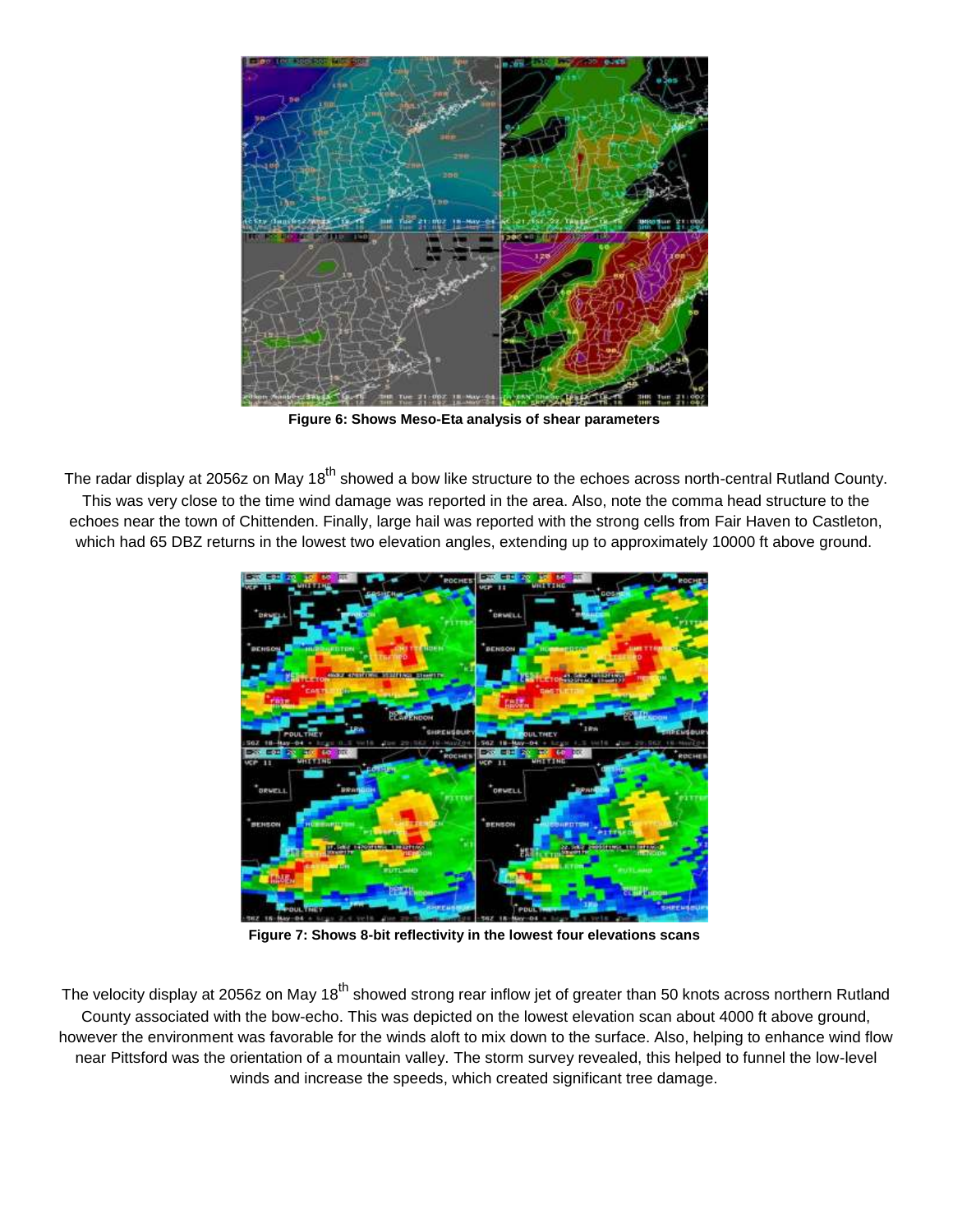

**Figure 8: Shows 4-panel of 8-bit velocity display**

Jason Neilson and Scott Whittier took the following pictures, during their storm survey to the region on May 19<sup>th</sup>. Most of the damage occurred in north-central Rutland County, along Markowski Road in the town of Pittsford. From the survey winds were estimated to be between 80 and 90 mph, which blew down or uprooted numerous trees in the area. The damage path was approximately one half mile long and near 200 yards wide at its greatest point.

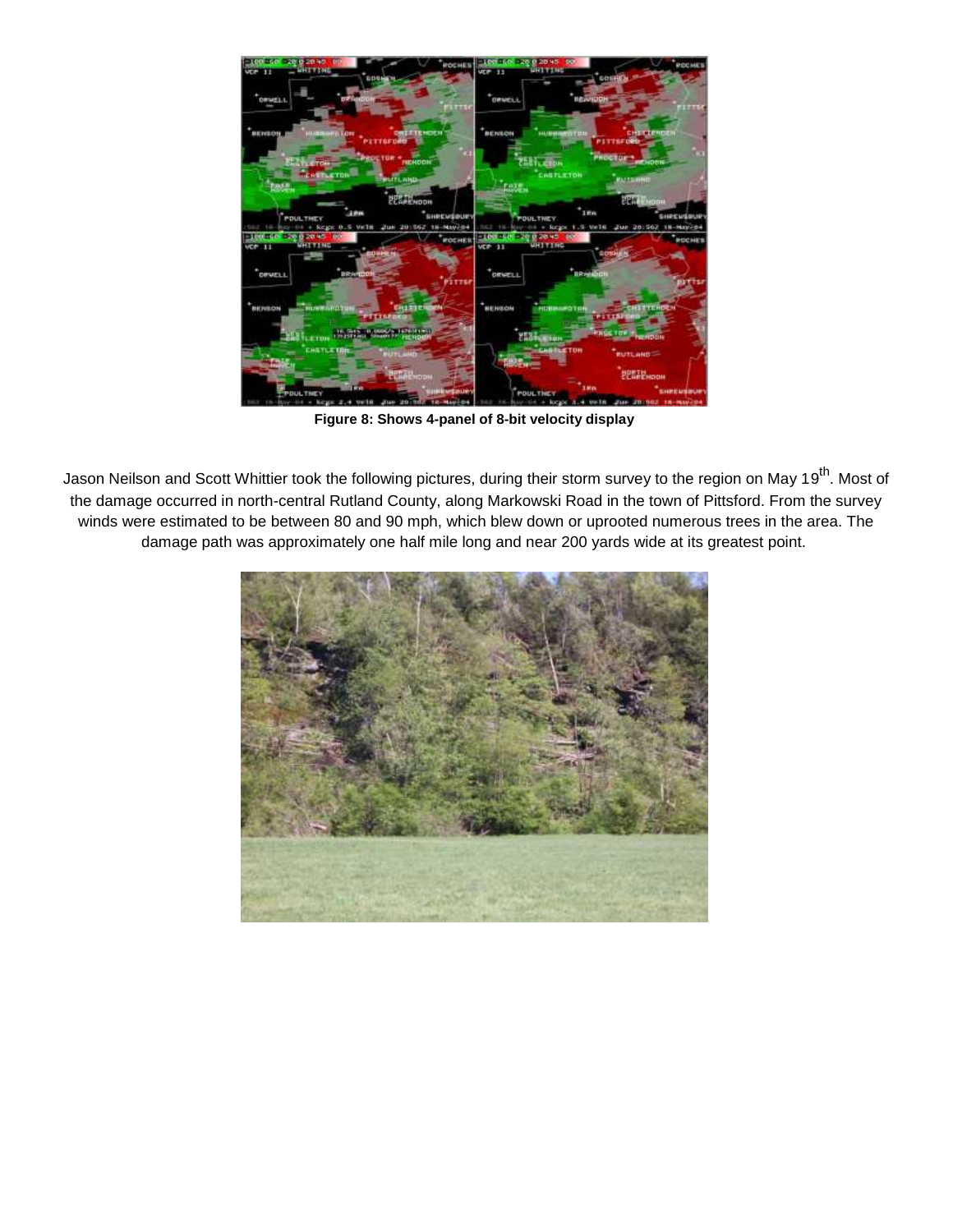